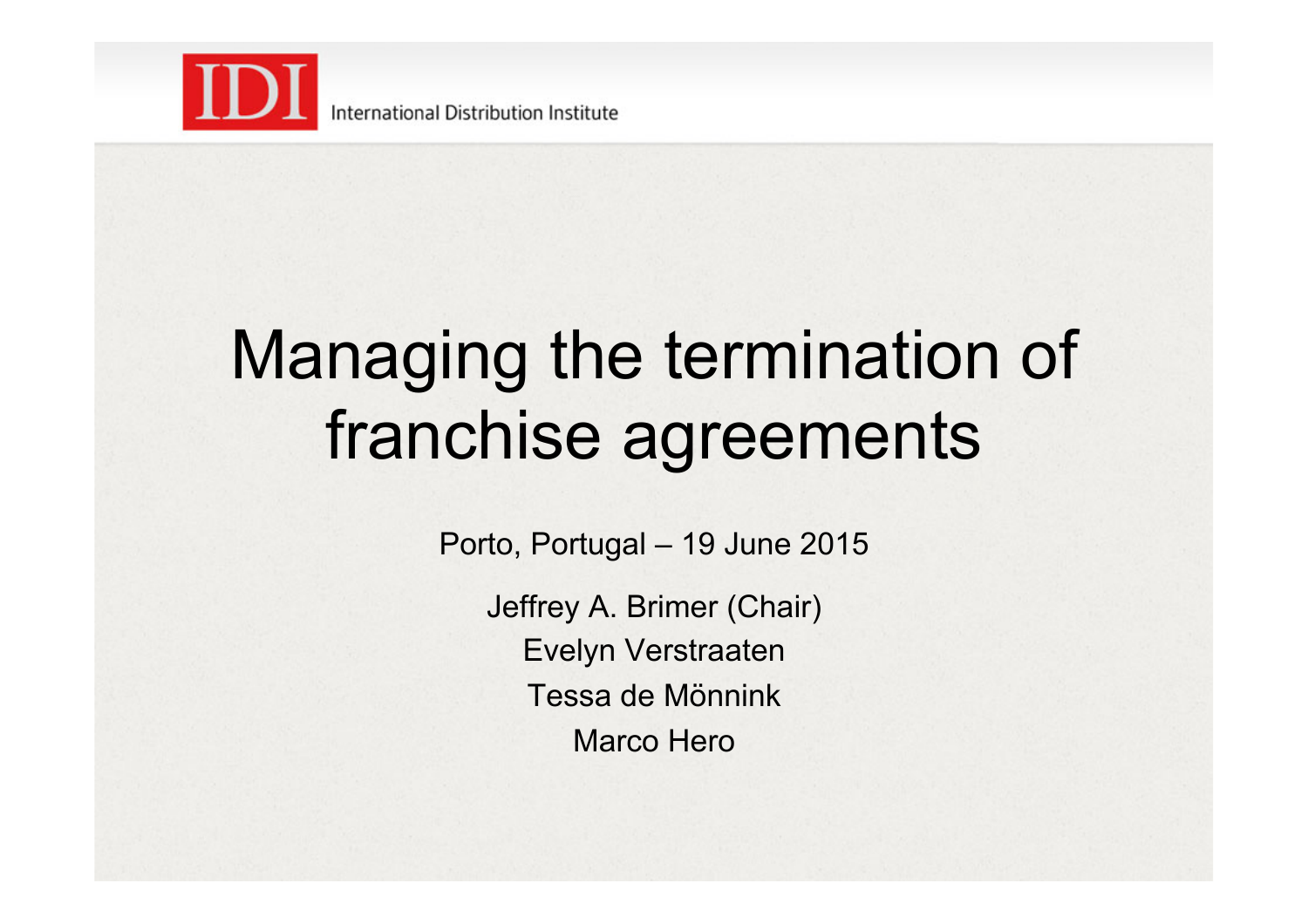

# INTRODUCTION

- Overview of Program Format
- Aspects of Managing a Franchise **Termination**
- General Comments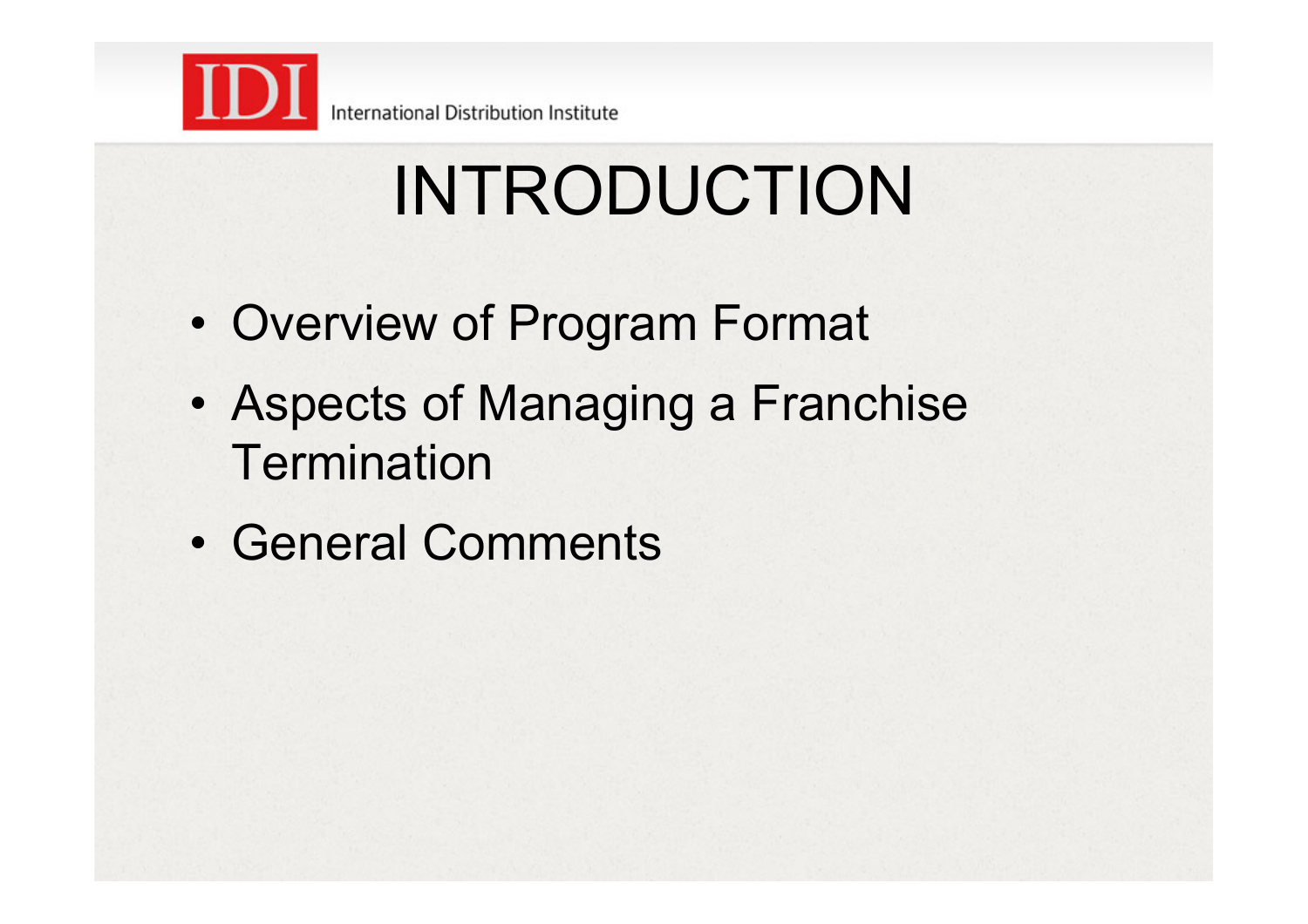

## Speakers

- Evelyn Verstraaten Legal Counsel G-Star Raw, Amsterdam
- Tessa de Mönnink De Grave De Mönnink Spliet Advocaten, Amsterdam; IDI franchising country expert for Netherlands
- Marco Hero PF&P Rechtsanwälte, Munich, IDI franchising country expert For Germany
- Jeffrey A. Brimer (Chair) Chief Operating Officer, Alexius, LLC, Denver, Colorado, USA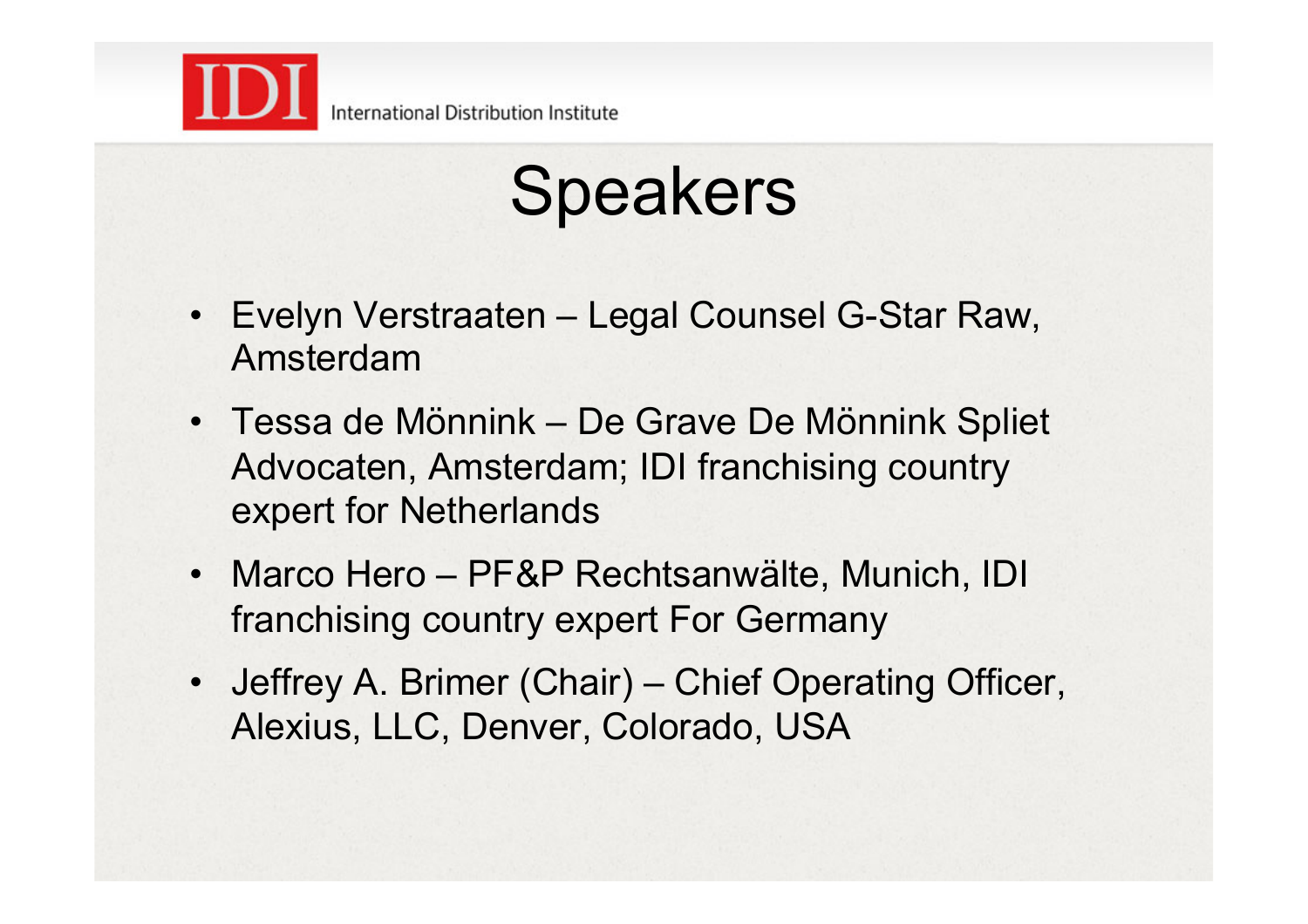

### **Terms to Include in Franchise Agreements**

- Notice Periods
- Stock in the franchisee's possession
- Subfranchise Agreements
- Intellectual property rights
- Cross-default provisions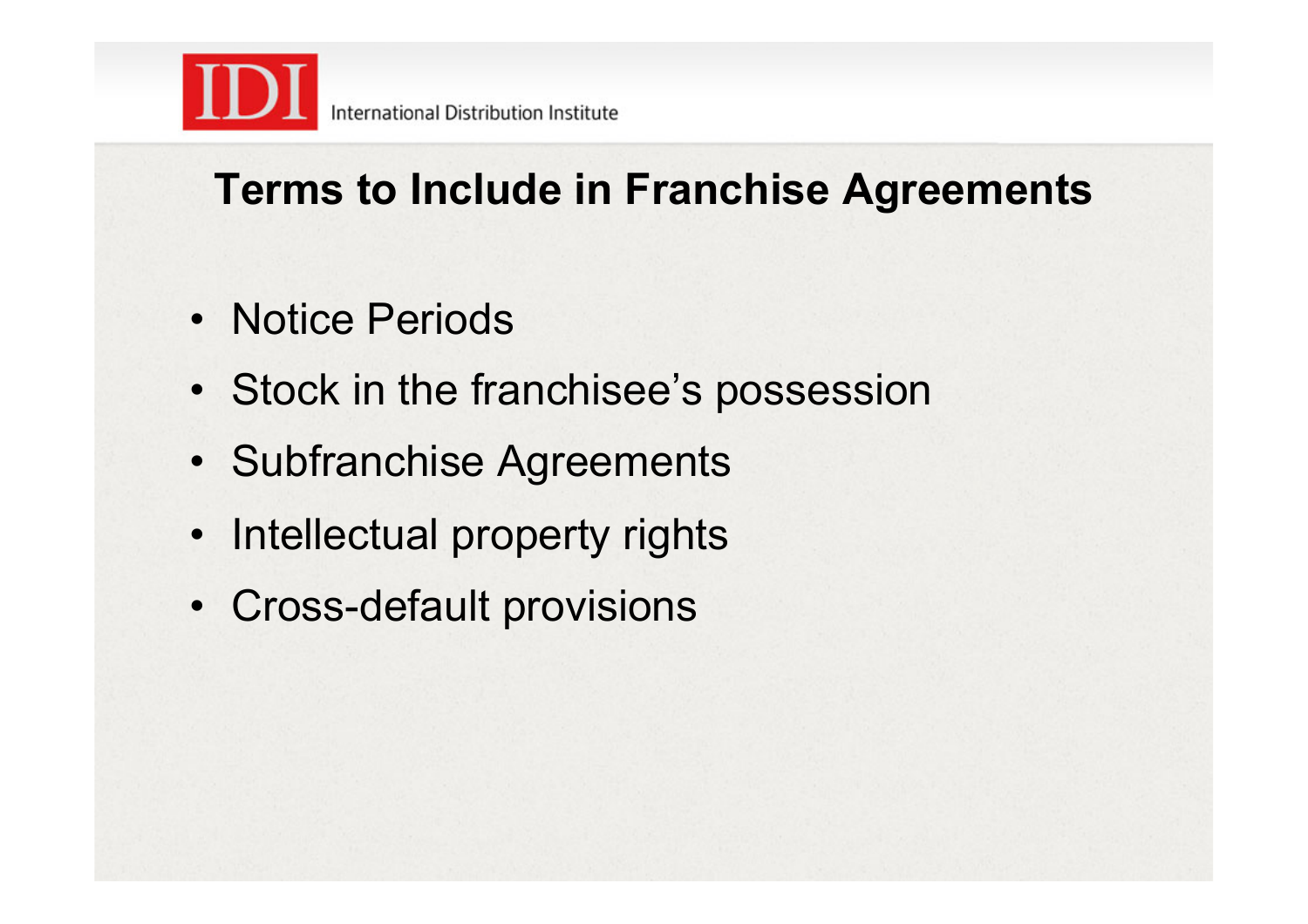

### **Issues to address in preparing for a termination**

- Operational Organization
- Establish Timelines
- Franchisor Takeover
- Master & Subfranchisees' Locations
- Insolvency and Bankruptcy
- Intellectual Property
- Communication to Subfranchisees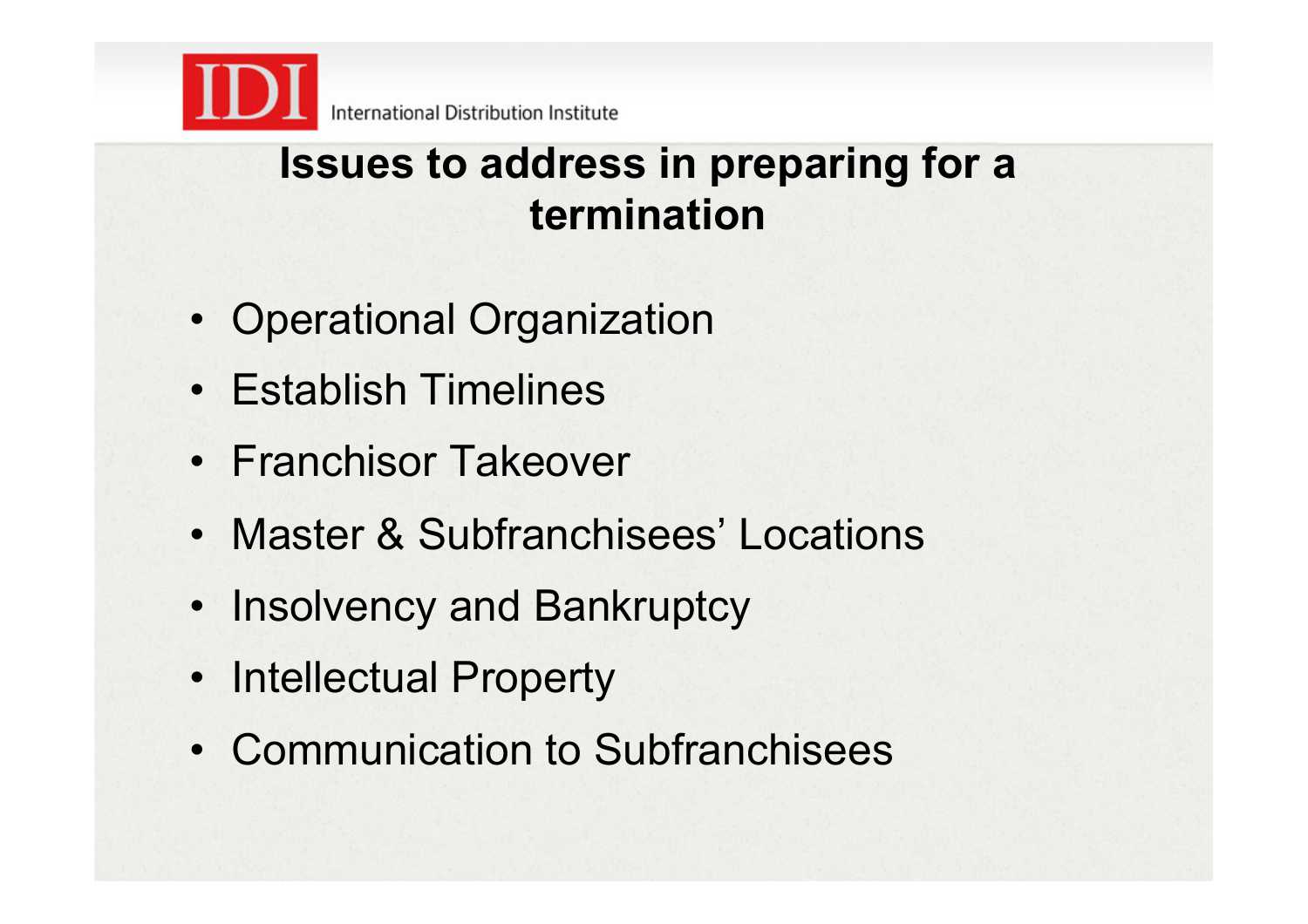

### **Issues to address in preparing for a termination (continued)**

- Disclosure to New Franchisee
- Data Protection
- Indemnities
- Post-Termination Non-Competition
- Transfer of Undertaking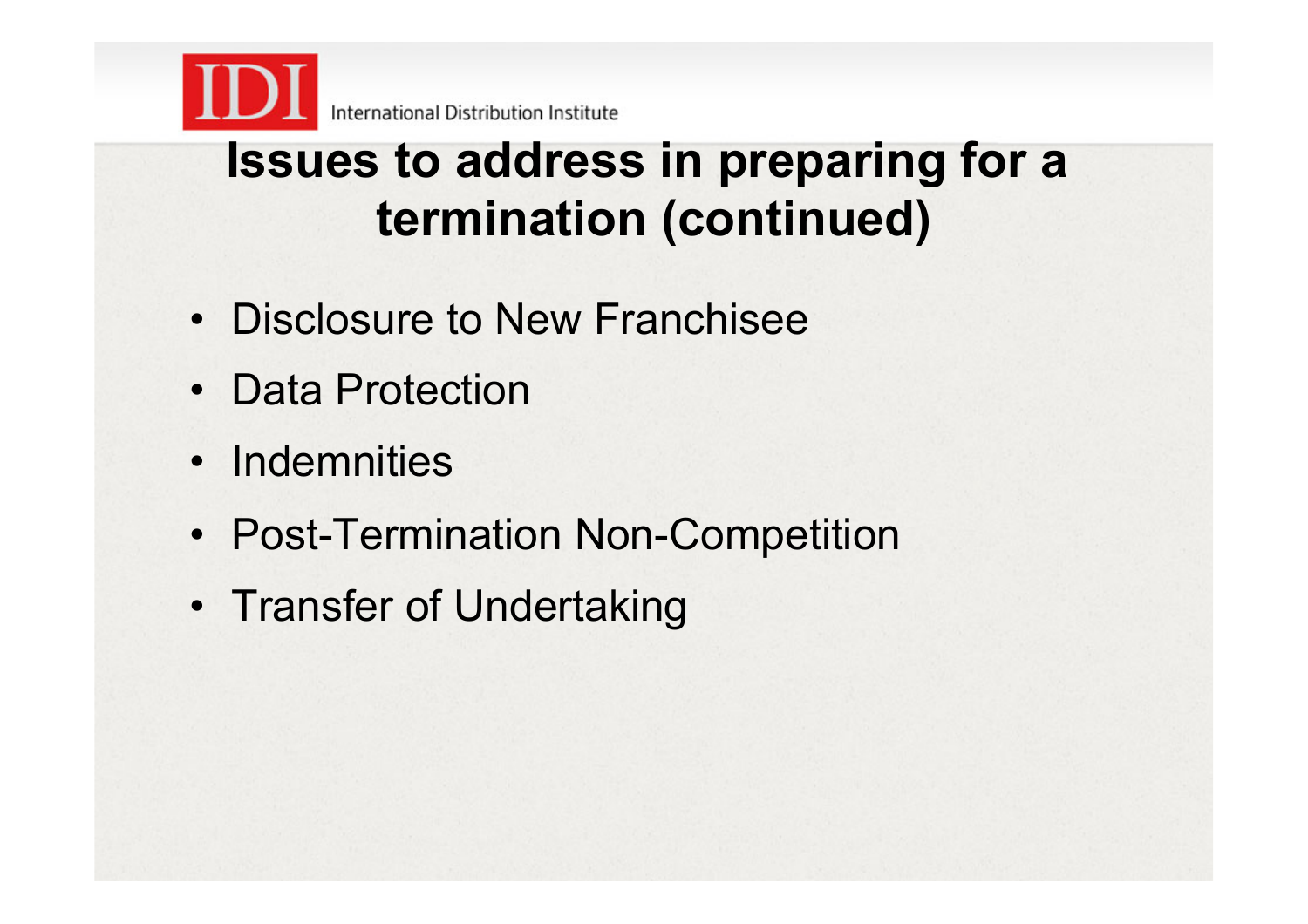

### **Managing the Termination Process**

- Who should be involved in the negotiation?
	- Franchisor's personnel
	- Master Franchisee's personnel
	- Subfranchisees
	- Third Parties
- Supporting Subfranchisees during and after the termination
- Preventing branded merchandise from being sold by unauthorized sellers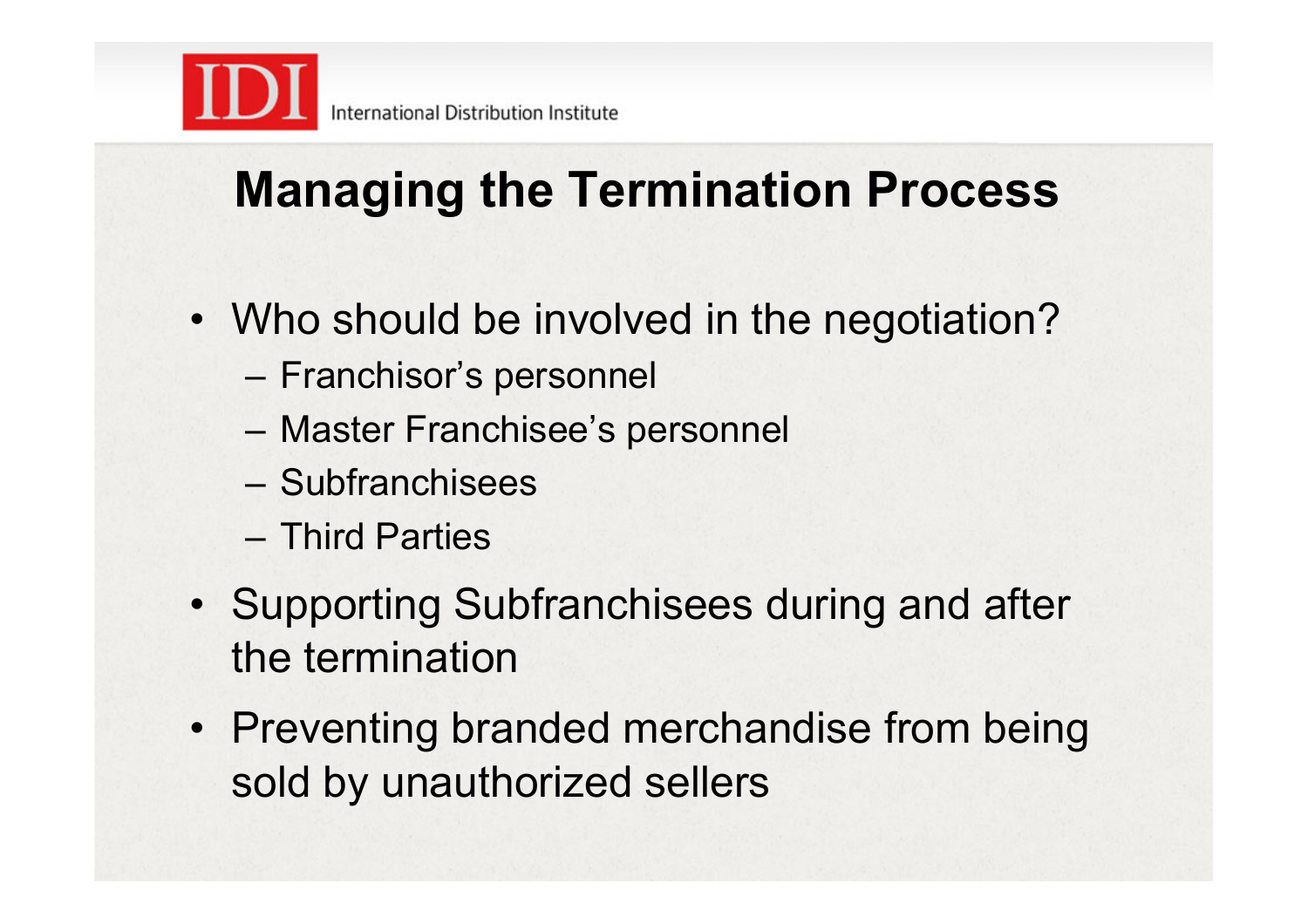

### **Post-termination Issues**

- Stock/merchandise/inventory
- Reclaim VAT
- Disposal of Furniture, Fixtures and Equipment
- Gift Cards issued before Termination
- Customer Database
- Franchisee's compliance with posttermination obligations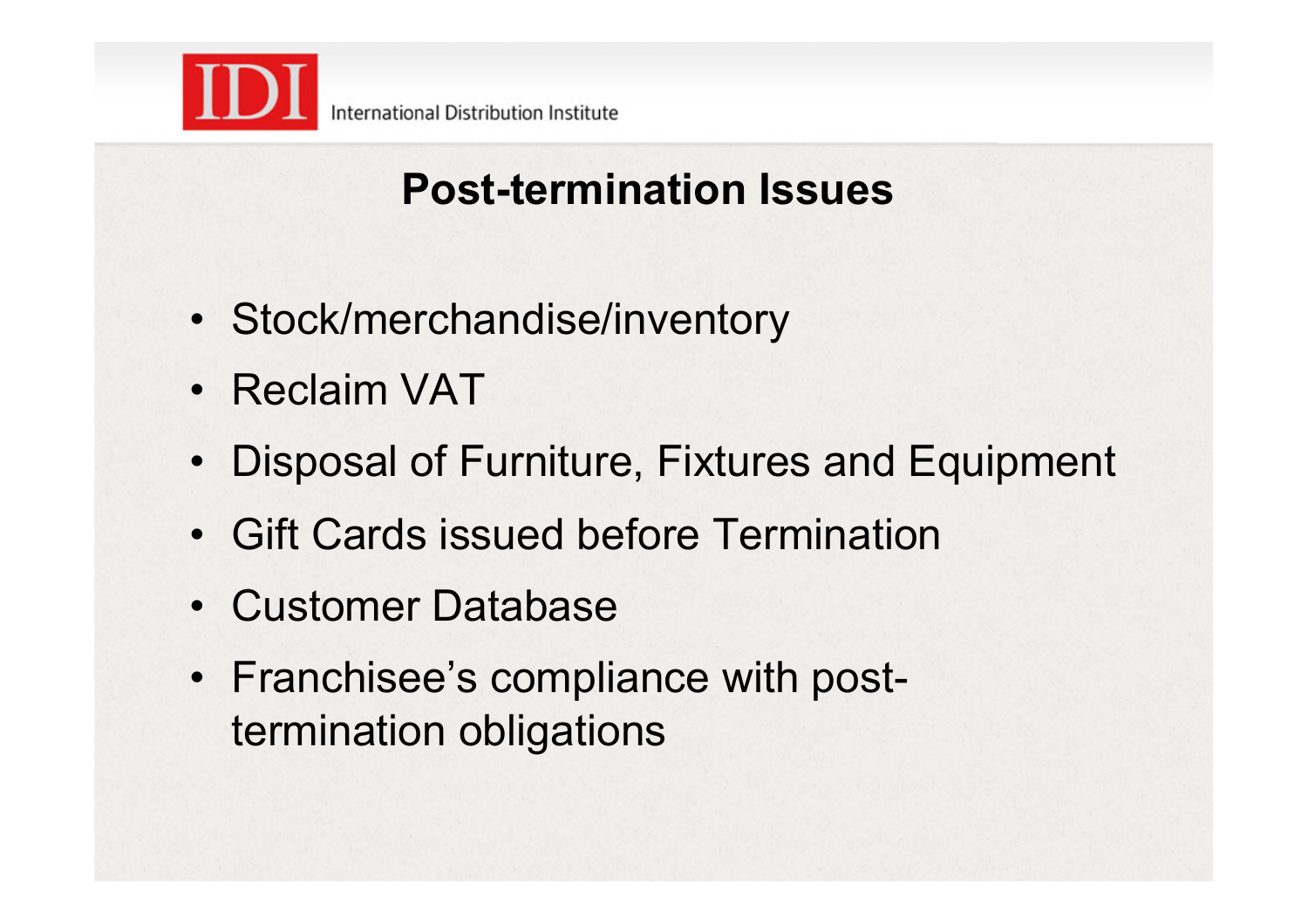

International Distribution Institute

## **Conclusion**

- Questions
- Final comments from Speakers